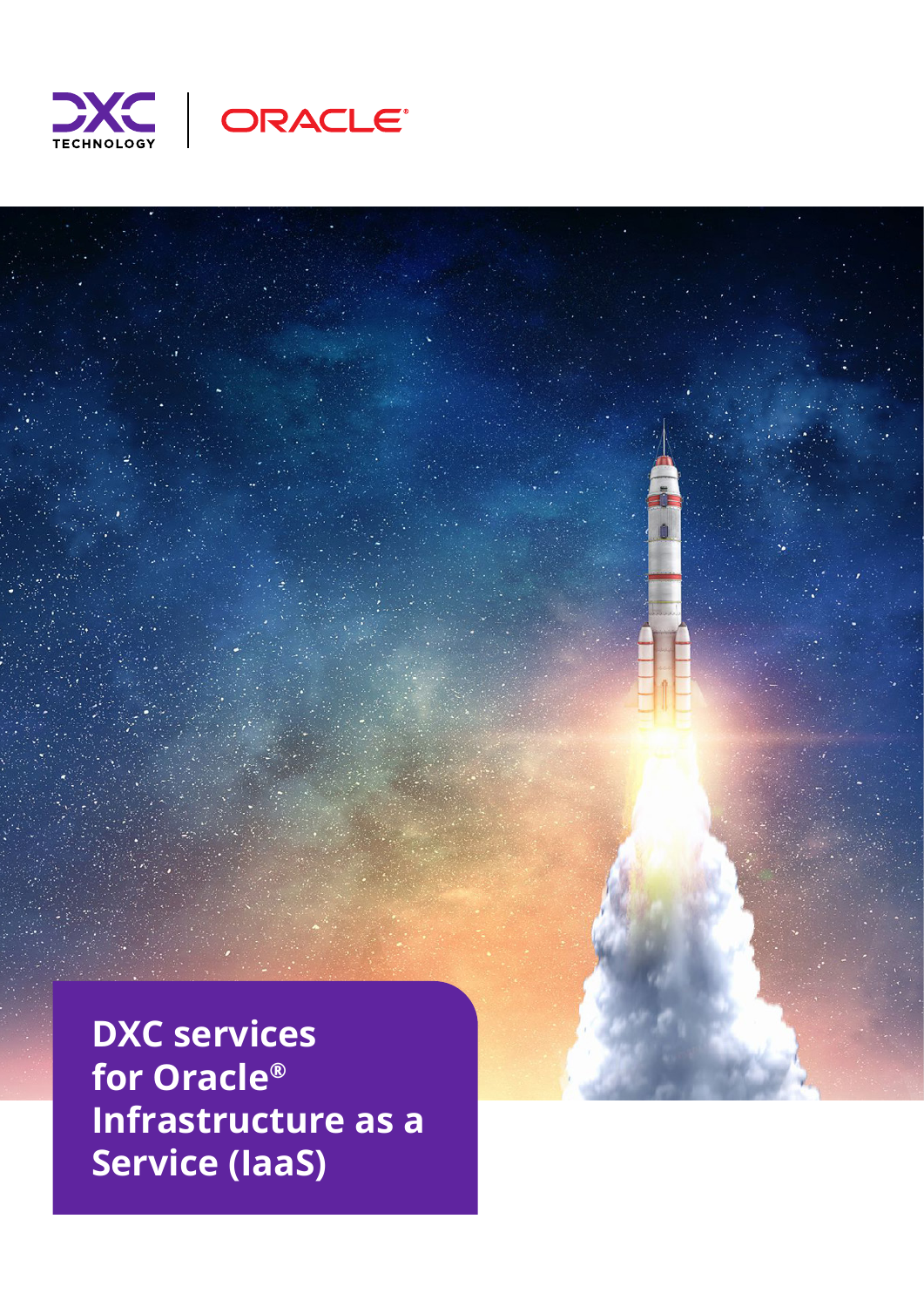## **More resource and scope to innovate.**

It's time to rethink your corporate data centre strategy. The performance, flexibility, security and cost benefits available with Infrastructure as a Service (IaaS) allow you to spend less time, money and resource on managing and maintaining onpremise environments. Instead, using technology to innovate and add tangible business value.

So, the time is ripe to review your enterprise application infrastructure requirements and make the switch from traditional hosted infrastructure to Cloud. But the question is: with which IaaS solution will you see the greatest performance benefits, IT cost reductions, and security - all key considerations for your enterprise workload. The facts, along with our leading-edge IaaS experience at DXC Technology, point to Oracle Cloud Infrastructure (OCI).

## **Why Oracle and DXC?**

Oracle has established itself as a pioneering market leader in enterprise level Cloud infrastructure. Providing software-defined virtualised data centres in Oracle Cloud and a range of costeffective, highly elastic compute, storage and network resources, Oracle enables your organisation to migrate quickly and easily, taking your existing software stack with you.

DXC is your re-platforming partner of choice. Being awarded Oracle Managed Service Provider status provides assurance that your Cloud workload implementation will be safely managed.

The result is a rapid transition to the benefits of a Cloud infrastructure solution, freeing up your people to focus on strategic opportunities to innovate and add real business value.

With DXC, National Pharmacies transitioned to Oracle's Australian data centre for Cloud infrastructure. "We see innovation as a disruptor with our competitors. It's allowed us t rewrite our next few years, so we can now really target consumers. Making it easy for our consumer is our primary goal."

**Ryan Klose General Manager Of Corporate Services, National Pharmacies**

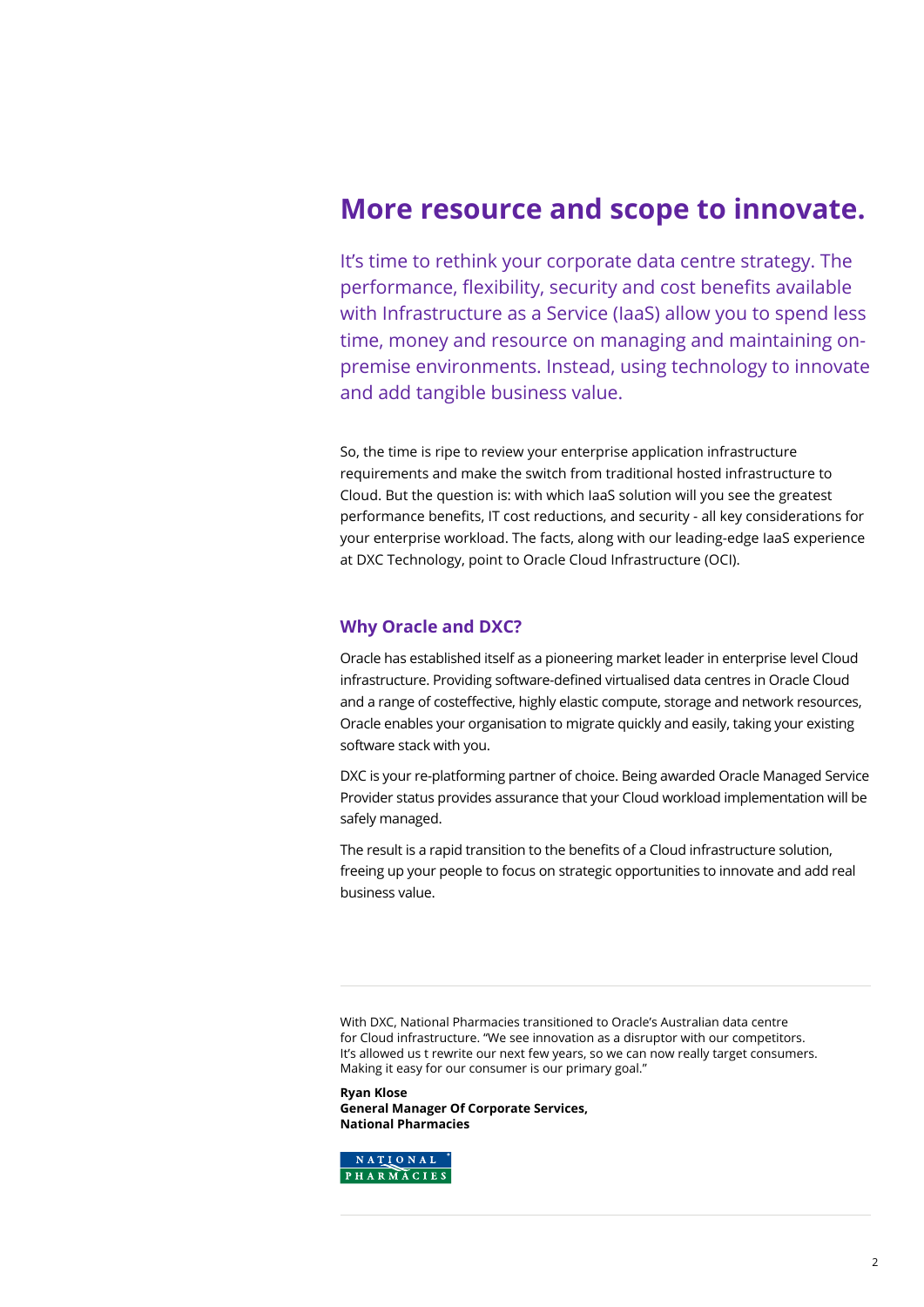"DXC clearly understood our business objectives and has a very strong understanding of how to transform our legacy environments to the new world of Oracle Cloud."

**Glenda Salgado Corporate Support Services Manager Clough**



"I would recommend DXC to anyone looking to modernise their ERP. We squeezed every dollar of value we could out of this project and then a little more. That was possible due to DXC's expertise and the time taken in planning and design. We achieved a solution that will work for us now and into the future."

**Chris Budasi Assistant General Manager of Administration and Support Guam Waterworks Authority**



Oracle IaaS solutions are not only more cost effective than traditional on-premise products, but also faster and cheaper than comparable IaaS solutions.



**Learn more about our all-encompassing technology and infrastructure capabilities and discover how you can turn our expertise to your advantage, today and into the future:**

Email oracle.apac@dxc.com for more information.